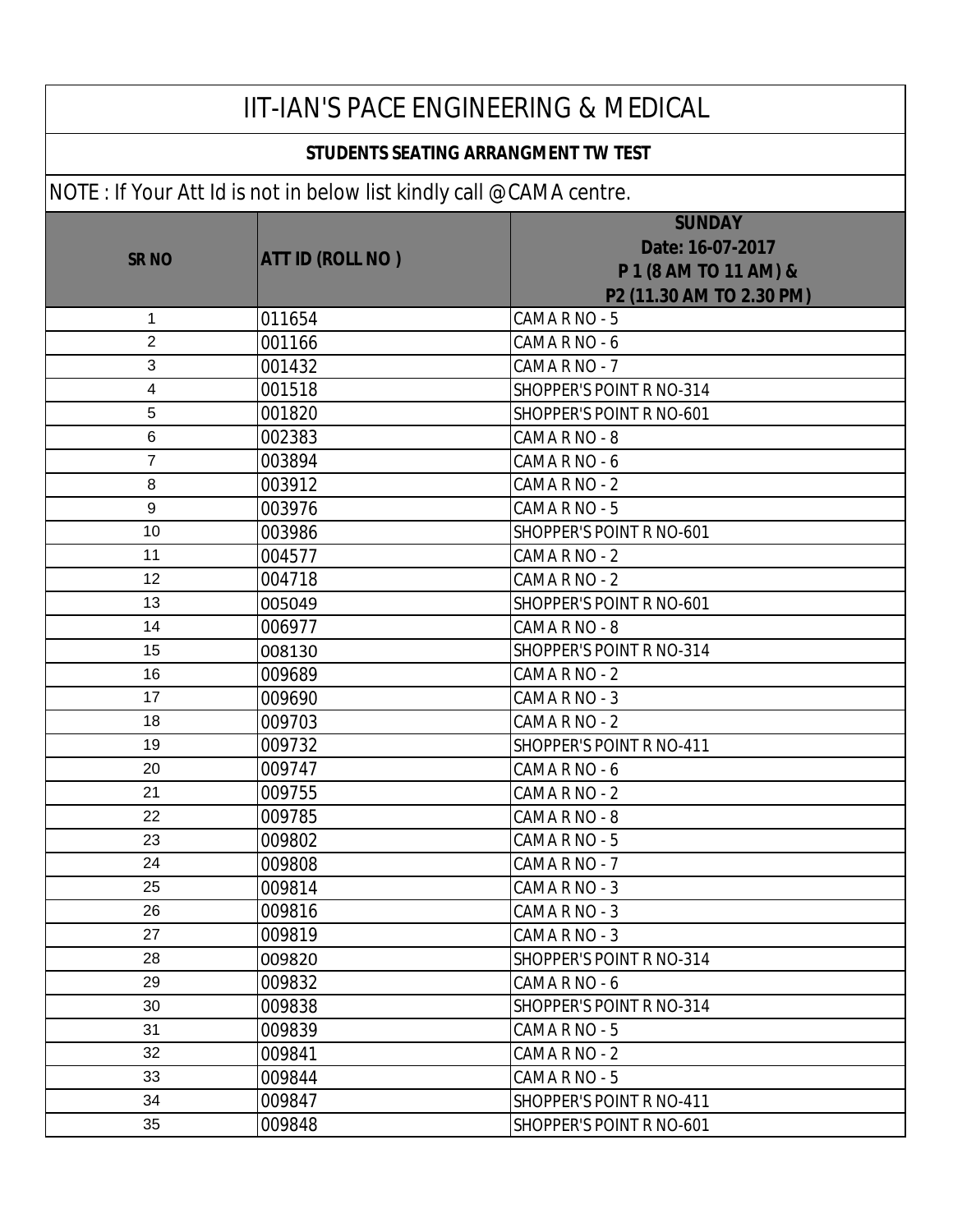### **STUDENTS SEATING ARRANGMENT TW TEST**

| <b>SRNO</b> | <b>ATT ID (ROLL NO )</b> | <b>SUNDAY</b><br>Date: 16-07-2017<br>P 1 (8 AM TO 11 AM) &<br>P2 (11.30 AM TO 2.30 PM) |
|-------------|--------------------------|----------------------------------------------------------------------------------------|
| 36          | 009857                   | SHOPPER'S POINT R NO-601                                                               |
| 37          | 009882                   | CAMA R NO - 8                                                                          |
| 38          | 009899                   | CAMA R NO - 7                                                                          |
| 39          | 009903                   | CAMA R NO - 2                                                                          |
| 40          | 009918                   | <b>SHOPPER'S POINT R NO-311</b>                                                        |
| 41          | 009925                   | CAMA R NO - 6                                                                          |
| 42          | 009929                   | CAMA R NO - 5                                                                          |
| 43          | 009946                   | CAMA R NO - 6                                                                          |
| 44          | 009950                   | SHOPPER'S POINT R NO-601                                                               |
| 45          | 009954                   | <b>SHOPPER'S POINT R NO-314</b>                                                        |
| 46          | 009969                   | CAMA R NO - 6                                                                          |
| 47          | 009973                   | CAMA R NO - 3                                                                          |
| 48          | 009974                   | SHOPPER'S POINT R NO-411                                                               |
| 49          | 009977                   | CAMA R NO - 3                                                                          |
| 50          | 009987                   | SHOPPER'S POINT R NO-314                                                               |
| 51          | 009988                   | SHOPPER'S POINT R NO-601                                                               |
| 52          | 009991                   | SHOPPER'S POINT R NO-601                                                               |
| 53          | 009996                   | CAMA R NO - 5                                                                          |
| 54          | 010007                   | CAMA R NO - 7                                                                          |
| 55          | 010020                   | CAMA R NO - 2                                                                          |
| 56          | 010032                   | CAMA R NO - 6                                                                          |
| 57          | 010036                   | SHOPPER'S POINT R NO-601                                                               |
| 58          | 010042                   | SHOPPER'S POINT R NO-314                                                               |
| 59          | 010044                   | CAMA R NO - 8                                                                          |
| 60          | 010057                   | CAMA R NO - 6                                                                          |
| 61          | 010060                   | CAMA R NO - 7                                                                          |
| 62          | 010062                   | CAMA R NO - 6                                                                          |
| 63          | 010066                   | CAMA R NO - 6                                                                          |
| 64          | 010069                   | CAMA R NO - 3                                                                          |
| 65          | 010070                   | CAMA R NO - 8                                                                          |
| 66          | 010075                   | CAMA R NO - 5                                                                          |
| 67          | 010086                   | SHOPPER'S POINT R NO-314                                                               |
| 68          | 010121                   | CAMA R NO - 2                                                                          |
| 69          | 010123                   | SHOPPER'S POINT R NO-601                                                               |
| 70          | 010126                   | CAMA R NO - 5                                                                          |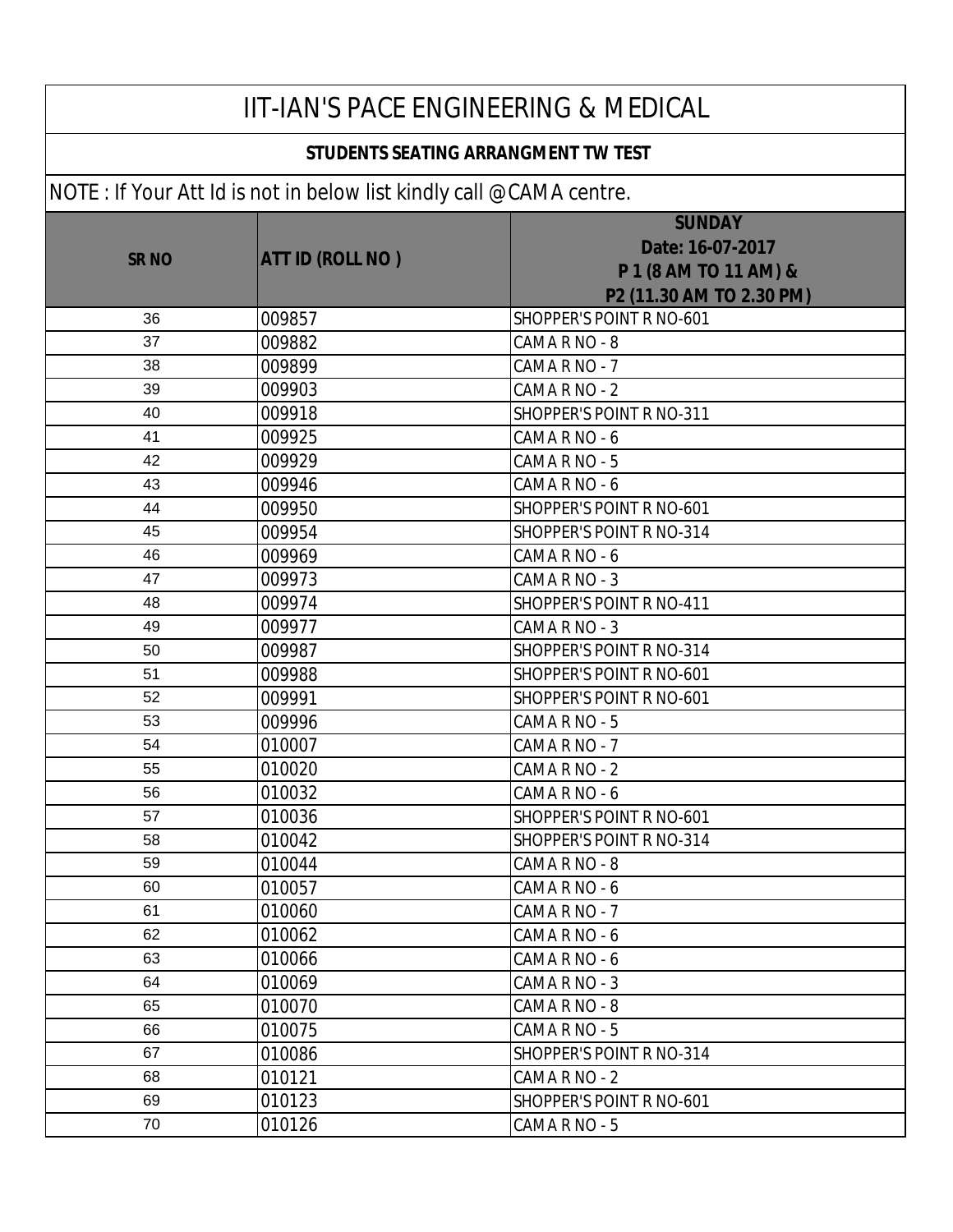### **SR NO ATT ID (ROLL NO ) SUNDAY Date: 16-07-2017 P 1 (8 AM TO 11 AM) & P2 (11.30 AM TO 2.30 PM)**  IIT-IAN'S PACE ENGINEERING & MEDICAL  **STUDENTS SEATING ARRANGMENT TW TEST** NOTE : If Your Att Id is not in below list kindly call @CAMA centre.

|     |        | P 1 (8 AM TO 11 AM) &                   |
|-----|--------|-----------------------------------------|
|     |        | P2 (11.30 AM TO 2.30 PM)                |
| 71  | 010130 | CAMA R NO - 8                           |
| 72  | 010133 | CAMA R NO - 6                           |
| 73  | 010142 | CAMA R NO - 2                           |
| 74  | 010149 | CAMA R NO - 7                           |
| 75  | 010154 | CAMA R NO - 2                           |
| 76  | 010160 | CAMA R NO - 2                           |
| 77  | 010163 | CAMA R NO - 6                           |
| 78  | 010163 | SHOPPER'S POINT R NO-311                |
| 79  | 010164 | SHOPPER'S POINT - OLD LIBRARY 4TH FLOOR |
| 80  | 010165 | SHOPPER'S POINT R NO-311                |
| 81  | 010166 | CAMA R NO - 3                           |
| 82  | 010173 | SHOPPER'S POINT R NO-601                |
| 83  | 010185 | SHOPPER'S POINT -OLD LIBRARY 4TH FLOOR  |
| 84  | 010190 | CAMA R NO - 6                           |
| 85  | 010192 | CAMA R NO - 3                           |
| 86  | 010209 | SHOPPER'S POINT R NO-314                |
| 87  | 010212 | CAMA R NO - 6                           |
| 88  | 010231 | SHOPPER'S POINT R NO-601                |
| 89  | 010232 | CAMA R NO - 2                           |
| 90  | 010277 | SHOPPER'S POINT R NO-601                |
| 91  | 010329 | SHOPPER'S POINT R NO-311                |
| 92  | 010477 | CAMA R NO - 8                           |
| 93  | 010496 | SHOPPER'S POINT R NO-411                |
| 94  | 010596 | SHOPPER'S POINT R NO-314                |
| 95  | 010621 | CAMA R NO - 5                           |
| 96  | 010626 | <b>SHOPPER'S POINT R NO-601</b>         |
| 97  | 010680 | CAMA R NO - 6                           |
| 98  | 010803 | CAMA R NO - 2                           |
| 99  | 011081 | SHOPPER'S POINT R NO-311                |
| 100 | 011121 | CAMA R NO - 7                           |
| 101 | 011128 | SHOPPER'S POINT R NO-601                |
| 102 | 011131 | CAMA R NO - 2                           |
| 103 | 011132 | CAMA R NO - 8                           |
| 104 | 011140 | SHOPPER'S POINT R NO-601                |
| 105 | 011141 | SHOPPER'S POINT R NO-311                |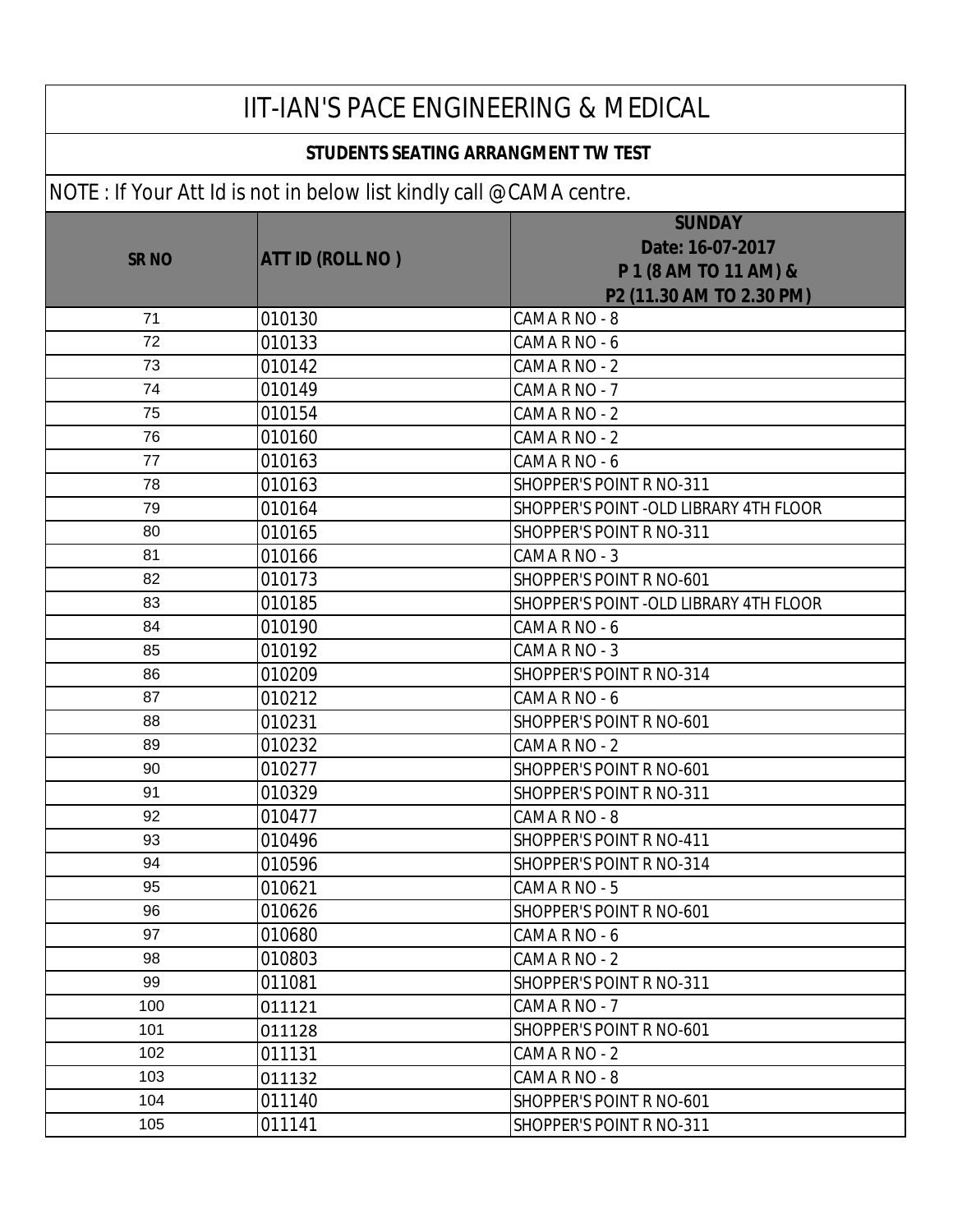#### **STUDENTS SEATING ARRANGMENT TW TEST**

| $11011.$ The contract of the following the contract $\sim 0.11$ and $\sim 0.11$ |                         |                                         |
|---------------------------------------------------------------------------------|-------------------------|-----------------------------------------|
|                                                                                 |                         | <b>SUNDAY</b><br>Date: 16-07-2017       |
| <b>SR NO</b>                                                                    | <b>ATT ID (ROLL NO)</b> | P 1 (8 AM TO 11 AM) &                   |
|                                                                                 |                         | P2 (11.30 AM TO 2.30 PM)                |
| 106                                                                             | 011153                  | SHOPPER'S POINT R NO-311                |
| 107                                                                             | 011154                  | CAMA R NO - 7                           |
| 108                                                                             | 011155                  | CAMA R NO - 6                           |
| 109                                                                             | 011157                  | CAMA R NO - 6                           |
| 110                                                                             | 011158                  | SHOPPER'S POINT R NO-314                |
| 111                                                                             | 011164                  | SHOPPER'S POINT R NO-311                |
| 112                                                                             | 011166                  | CAMA R NO - 3                           |
| 113                                                                             | 011167                  | SHOPPER'S POINT R NO-311                |
| 114                                                                             | 011168                  | SHOPPER'S POINT R NO-311                |
| 115                                                                             | 011169                  | CAMA R NO - 5                           |
| 116                                                                             | 011172                  | CAMA R NO - 7                           |
| 117                                                                             | 011173                  | CAMA R NO - 7                           |
| 118                                                                             | 011174                  | CAMA R NO - 7                           |
| 119                                                                             | 011176                  | CAMA R NO - 5                           |
| 120                                                                             | 011177                  | CAMA R NO - 5                           |
| 121                                                                             | 011178                  | CAMA R NO - 8                           |
| 122                                                                             | 011179                  | SHOPPER'S POINT R NO-314                |
| 123                                                                             | 011182                  | SHOPPER'S POINT R NO-314                |
| 124                                                                             | 011183                  | CAMA R NO - 3                           |
| 125                                                                             | 011189                  | CAMA R NO - 6                           |
| 126                                                                             | 011192                  | SHOPPER'S POINT R NO-311                |
| 127                                                                             | 011194                  | CAMA R NO - 8                           |
| 128                                                                             | 011202                  | CAMA R NO - 6                           |
| 129                                                                             | 011203                  | CAMA R NO - 3                           |
| 130                                                                             | 011217                  | CAMA R NO - 8                           |
| 131                                                                             | 011244                  | CAMA R NO - 7                           |
| 132                                                                             | 011277                  | SHOPPER'S POINT R NO-601                |
| 133                                                                             | 011278                  | CAMA R NO - 7                           |
| 134                                                                             | 011287                  | CAMA R NO - 2                           |
| 135                                                                             | 011289                  | SHOPPER'S POINT - OLD LIBRARY 4TH FLOOR |
| 136                                                                             | 011292                  | SHOPPER'S POINT R NO-601                |
| 137                                                                             | 011295                  | CAMA R NO - 5                           |
| 138                                                                             | 011310                  | CAMA R NO - 2                           |
| 139                                                                             | 011313                  | SHOPPER'S POINT R NO-314                |
| 140                                                                             | 011317                  | SHOPPER'S POINT - OLD LIBRARY 4TH FLOOR |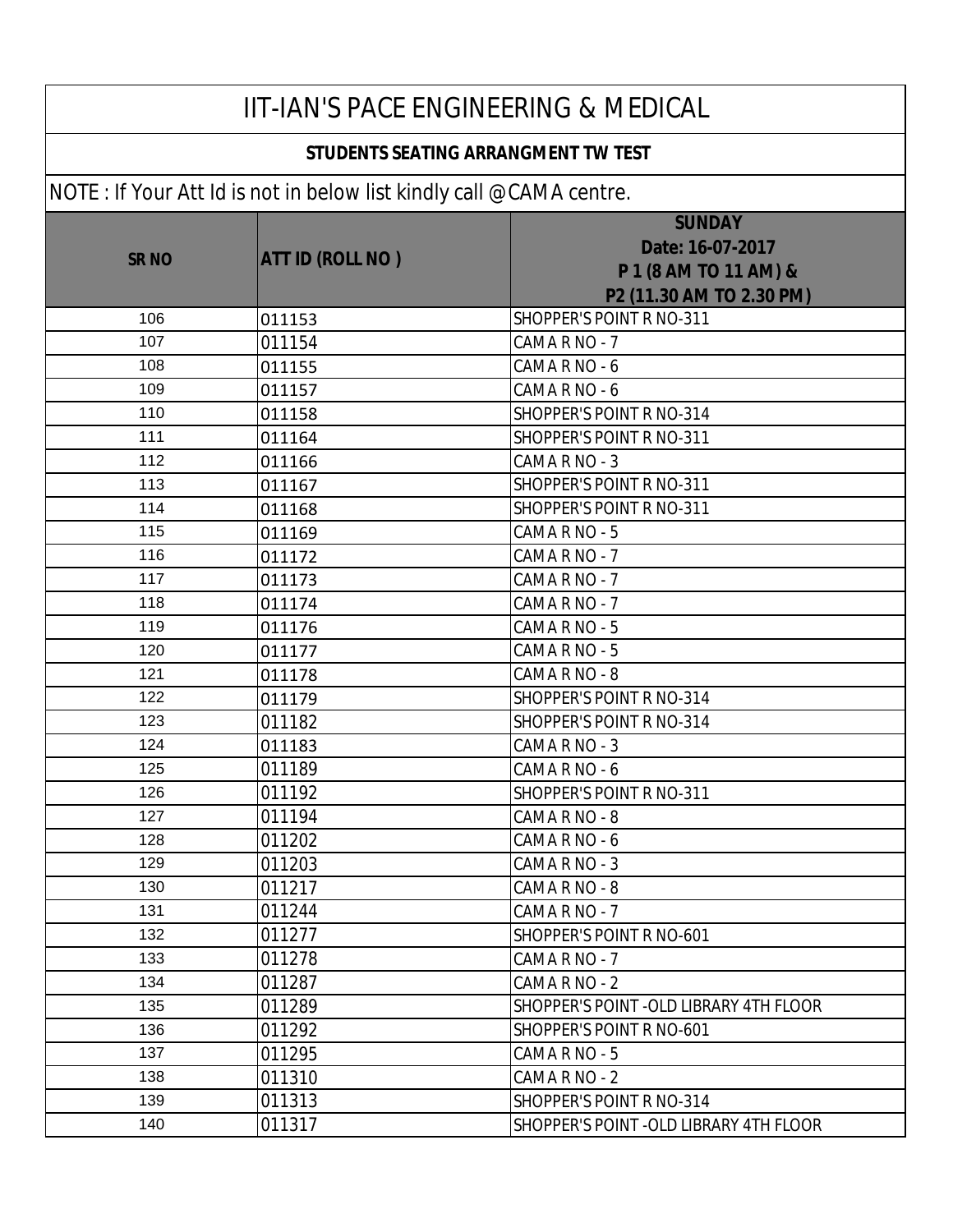#### **STUDENTS SEATING ARRANGMENT TW TEST**

| $\sim$ . The contract is not in bolow fist minary vanitor in introduction |                         |                                                                                        |
|---------------------------------------------------------------------------|-------------------------|----------------------------------------------------------------------------------------|
| <b>SR NO</b>                                                              | <b>ATT ID (ROLL NO)</b> | <b>SUNDAY</b><br>Date: 16-07-2017<br>P 1 (8 AM TO 11 AM) &<br>P2 (11.30 AM TO 2.30 PM) |
| 141                                                                       | 011318                  | SHOPPER'S POINT R NO-601                                                               |
| 142                                                                       | 011319                  | SHOPPER'S POINT R NO-411                                                               |
| 143                                                                       | 011320                  | SHOPPER'S POINT R NO-601                                                               |
| 144                                                                       | 011325                  | CAMA R NO - 7                                                                          |
| 145                                                                       | 011343                  | CAMA R NO - 7                                                                          |
| 146                                                                       | 011346                  | SHOPPER'S POINT - OLD LIBRARY 4TH FLOOR                                                |
| 147                                                                       | 011348                  | CAMA R NO - 2                                                                          |
| 148                                                                       | 011349                  | CAMA R NO - 2                                                                          |
| 149                                                                       | 011351                  | CAMA R NO - 6                                                                          |
| 150                                                                       | 011353                  | SHOPPER'S POINT R NO-411                                                               |
| 151                                                                       | 011357                  | SHOPPER'S POINT R NO-311                                                               |
| 152                                                                       | 011358                  | <b>SHOPPER'S POINT R NO-601</b>                                                        |
| 153                                                                       | 011373                  | CAMA R NO - 2                                                                          |
| 154                                                                       | 011377                  | SHOPPER'S POINT - OLD LIBRARY 4TH FLOOR                                                |
| 155                                                                       | 011385                  | CAMA R NO - 3                                                                          |
| 156                                                                       | 011392                  | CAMA R NO - 2                                                                          |
| 157                                                                       | 011394                  | CAMA R NO - 2                                                                          |
| 158                                                                       | 011397                  | CAMA R NO - 5                                                                          |
| 159                                                                       | 011406                  | SHOPPER'S POINT - OLD LIBRARY 4TH FLOOR                                                |
| 160                                                                       | 011420                  | SHOPPER'S POINT R NO-314                                                               |
| 161                                                                       | 011430                  | CAMA R NO - 7                                                                          |
| 162                                                                       | 011433                  | CAMA R NO - 6                                                                          |
| 163                                                                       | 011434                  | <b>SHOPPER'S POINT R NO-411</b>                                                        |
| 164                                                                       | 011459                  | CAMA R NO - 5                                                                          |
| 165                                                                       | 011469                  | CAMA R NO - 6                                                                          |
| 166                                                                       | 011471                  | CAMA R NO - 7                                                                          |
| 167                                                                       | 011473                  | CAMA R NO - 3                                                                          |
| 168                                                                       | 011478                  | CAMA R NO - 3                                                                          |
| 169                                                                       | 011480                  | SHOPPER'S POINT -OLD LIBRARY 4TH FLOOR                                                 |
| 170                                                                       | 011493                  | <b>SHOPPER'S POINT R NO-411</b>                                                        |
| 171                                                                       | 011495                  | SHOPPER'S POINT R NO-601                                                               |
| 172                                                                       | 011498                  | SHOPPER'S POINT R NO-311                                                               |
| 173                                                                       | 011499                  | CAMA R NO - 5                                                                          |
| 174                                                                       | 011500                  | SHOPPER'S POINT R NO-314                                                               |
| 175                                                                       | 011504                  | CAMA R NO - 5                                                                          |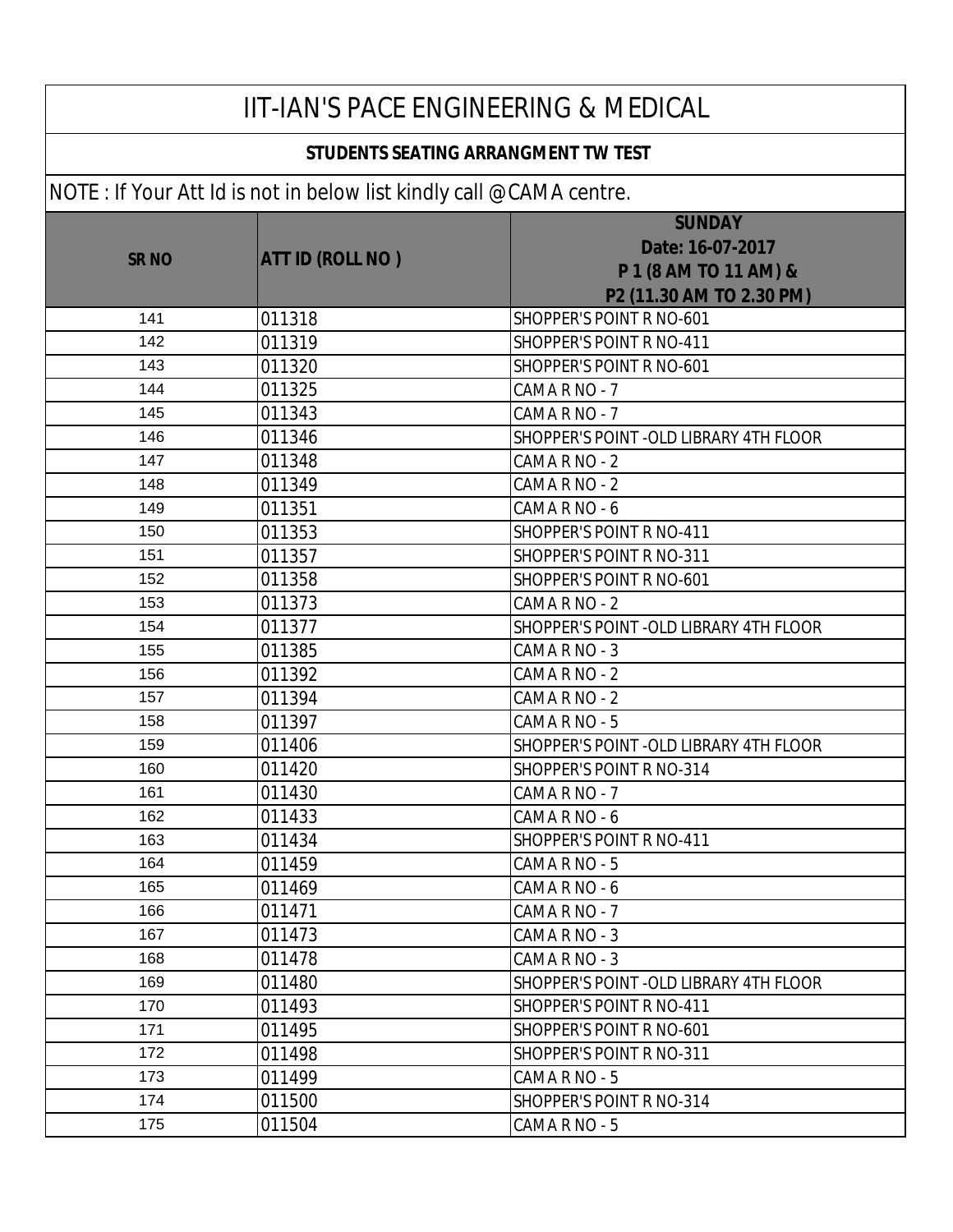| <b>IIT-IAN'S PACE ENGINEERING &amp; MEDICAL</b><br>STUDENTS SEATING ARRANGMENT TW TEST |                         |                                                                                        |
|----------------------------------------------------------------------------------------|-------------------------|----------------------------------------------------------------------------------------|
|                                                                                        |                         |                                                                                        |
| <b>SR NO</b>                                                                           | <b>ATT ID (ROLL NO)</b> | <b>SUNDAY</b><br>Date: 16-07-2017<br>P 1 (8 AM TO 11 AM) &<br>P2 (11.30 AM TO 2.30 PM) |
| 176                                                                                    | 011516                  | CAMA R NO - 2                                                                          |
| 177                                                                                    | 011519                  | SHOPPER'S POINT - OLD LIBRARY 4TH FLOOR                                                |
| 178                                                                                    | 011525                  | SHOPPER'S POINT R NO-311                                                               |
| 179                                                                                    | 011531                  | SHOPPER'S POINT R NO-601                                                               |
| 180                                                                                    | 011532                  | CAMA R NO - 3                                                                          |
| 181                                                                                    | 011537                  | CAMA R NO - 3                                                                          |
| 182                                                                                    | 011551                  | SHOPPER'S POINT R NO-314                                                               |
| 183                                                                                    | 011552                  | SHOPPER'S POINT R NO-311                                                               |
| 184                                                                                    | 011557                  | SHOPPER'S POINT R NO-311                                                               |
| 185                                                                                    | 011558                  | SHOPPER'S POINT - OLD LIBRARY 4TH FLOOR                                                |
| 186                                                                                    | 011560                  | CAMA R NO - 3                                                                          |
| 187                                                                                    | 011563                  | CAMA R NO - 8                                                                          |
| 188                                                                                    | 011565                  | CAMA R NO - 5                                                                          |
| 189                                                                                    | 011569                  | CAMA R NO - 7                                                                          |
| 190                                                                                    | 011583                  | CAMA R NO - 3                                                                          |
| 191                                                                                    | 011591                  | CAMA R NO - 2                                                                          |
| 192                                                                                    | 011617                  | SHOPPER'S POINT R NO-314                                                               |
| 193                                                                                    | 011622                  | CAMA R NO - 6                                                                          |
| 194                                                                                    | 011630                  | CAMA R NO - 3                                                                          |
| 195                                                                                    | 011631                  | CAMA R NO - 2                                                                          |
| 196                                                                                    | 011633                  | SHOPPER'S POINT R NO-411                                                               |
| 197                                                                                    | 011636                  | SHOPPER'S POINT R NO-314                                                               |
| 198                                                                                    | 011639                  | CAMA R NO - 8                                                                          |
| 199                                                                                    | 011649                  | SHOPPER'S POINT R NO-601                                                               |
| 200                                                                                    | 011650                  | SHOPPER'S POINT R NO-411                                                               |
| 201                                                                                    | 011653                  | SHOPPER'S POINT R NO-601                                                               |
| 202                                                                                    | 011679                  | SHOPPER'S POINT R NO-311                                                               |
| 203                                                                                    | 011689                  | SHOPPER'S POINT R NO-411                                                               |
| 204                                                                                    | 011690                  | CAMA R NO - 6                                                                          |
| 205                                                                                    | 011701                  | CAMA R NO - 5                                                                          |
| 206                                                                                    | 011714                  | SHOPPER'S POINT R NO-601                                                               |
| 207                                                                                    | 011718                  | SHOPPER'S POINT R NO-311                                                               |
| 208                                                                                    | 011727                  | SHOPPER'S POINT R NO-601                                                               |
| 209                                                                                    | 011734                  | SHOPPER'S POINT R NO-314                                                               |
| 210                                                                                    | 011742                  | CAMA R NO - 5                                                                          |
|                                                                                        |                         |                                                                                        |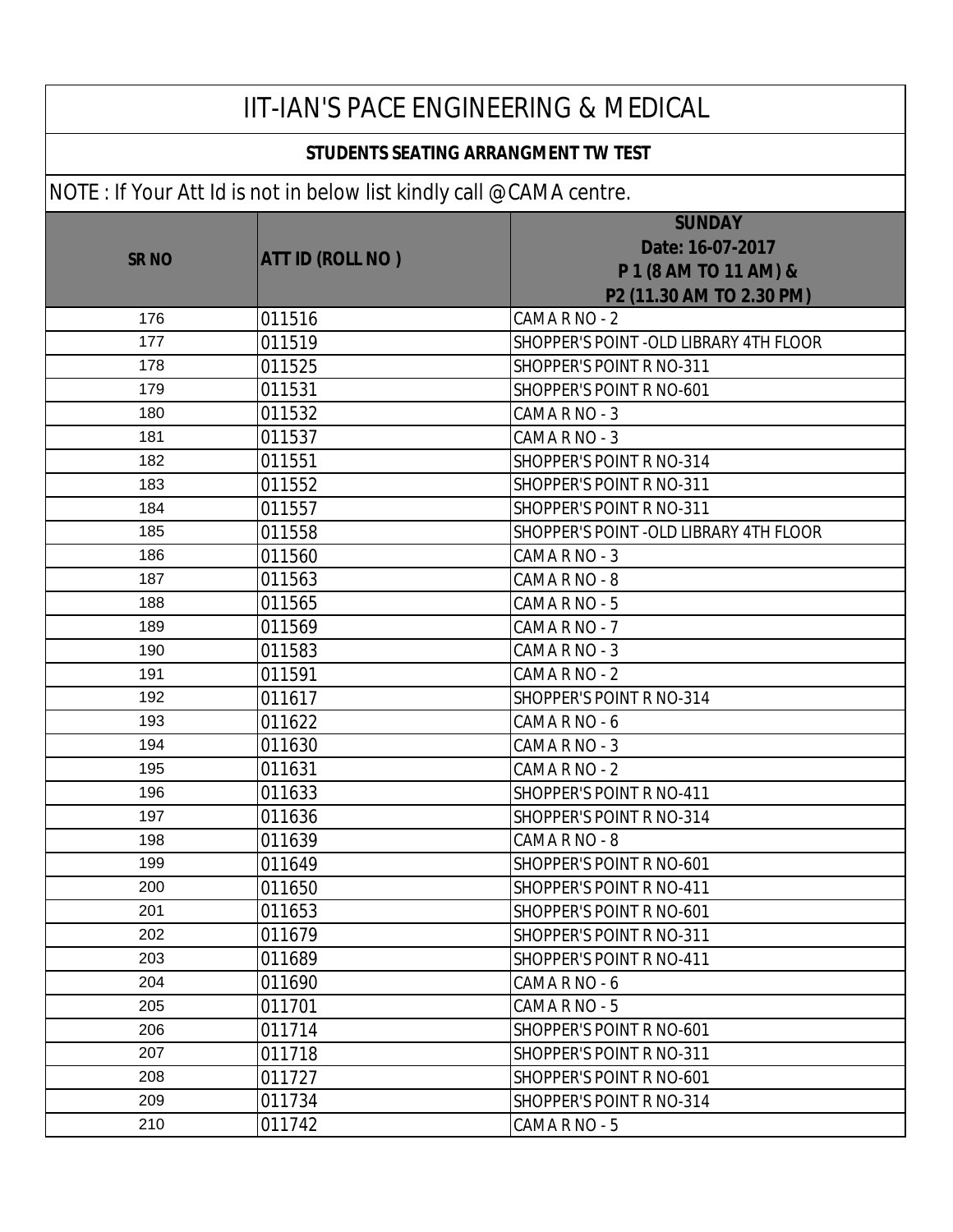| <b>IIT-IAN'S PACE ENGINEERING &amp; MEDICAL</b> |                                                                              |                                                                                        |
|-------------------------------------------------|------------------------------------------------------------------------------|----------------------------------------------------------------------------------------|
| <b>STUDENTS SEATING ARRANGMENT TW TEST</b>      |                                                                              |                                                                                        |
|                                                 | $\vert$ NOTE : If Your Att Id is not in below list kindly call @CAMA centre. |                                                                                        |
| <b>SR NO</b>                                    | <b>ATT ID (ROLL NO)</b>                                                      | <b>SUNDAY</b><br>Date: 16-07-2017<br>P 1 (8 AM TO 11 AM) &<br>P2 (11.30 AM TO 2.30 PM) |
| 211                                             | 011746                                                                       | CAMA R NO - 3                                                                          |
| 212                                             | 011752                                                                       | CAMA R NO - 6                                                                          |
| 213                                             | 011773                                                                       | SHOPPER'S POINT R NO-411                                                               |
| 214                                             | 011776                                                                       | SHOPPER'S POINT R NO-411                                                               |
| 215                                             | 011831                                                                       | SHOPPER'S POINT R NO-311                                                               |
| 216                                             | 011832                                                                       | CAMA R NO - 5                                                                          |
| 217                                             | 011838                                                                       | SHOPPER'S POINT - OLD LIBRARY 4TH FLOOR                                                |
| 218                                             | 011914                                                                       | CAMA R NO - 6                                                                          |
| 219                                             | 011923                                                                       | SHOPPER'S POINT R NO-601                                                               |
| 220                                             | 011955                                                                       | SHOPPER'S POINT R NO-311                                                               |
| 221                                             | 011964                                                                       | <b>SHOPPER'S POINT R NO-311</b>                                                        |
| 222                                             | 012024                                                                       | CAMA R NO - 6                                                                          |
| 223                                             | 012126                                                                       | SHOPPER'S POINT R NO-601                                                               |
| 224                                             | 012149                                                                       | CAMA R NO - 3                                                                          |
| 225                                             | 012223                                                                       | CAMA R NO - 3                                                                          |
| 226                                             | 012300                                                                       | SHOPPER'S POINT - OLD LIBRARY 4TH FLOOR                                                |
| 227                                             | 012318                                                                       | SHOPPER'S POINT R NO-411                                                               |
| 228                                             | 012323                                                                       | CAMA R NO - 3                                                                          |
| 229                                             | 012336                                                                       | CAMA R NO - 5                                                                          |
| 230                                             | 012337                                                                       | SHOPPER'S POINT R NO-411                                                               |
| 231                                             | 012339                                                                       | SHOPPER'S POINT R NO-411                                                               |
| 232                                             | 012360                                                                       | SHOPPER'S POINT R NO-311                                                               |
| 233                                             | 012363                                                                       | CAMA R NO - 7                                                                          |
| 234                                             | 012373                                                                       | CAMA R NO - 6                                                                          |
| 235                                             | 012380                                                                       | SHOPPER'S POINT -OLD LIBRARY 4TH FLOOR                                                 |
| 236                                             | 012396                                                                       | <b>SHOPPER'S POINT R NO-411</b>                                                        |
| 237                                             | 012401                                                                       | SHOPPER'S POINT R NO-601                                                               |
| 238                                             | 012405                                                                       | SHOPPER'S POINT R NO-411                                                               |
| 239                                             | 012407                                                                       | <b>SHOPPER'S POINT R NO-411</b>                                                        |
| 240                                             | 012419                                                                       | CAMA R NO - 6                                                                          |
| 241                                             | 012421                                                                       | SHOPPER'S POINT R NO-314                                                               |
| 242                                             | 012424                                                                       | SHOPPER'S POINT R NO-311                                                               |
| 243                                             | 012455                                                                       | CAMA R NO - 2                                                                          |
| 244                                             | 012473                                                                       | CAMA R NO - 7                                                                          |
| 245                                             | 012487                                                                       | SHOPPER'S POINT R NO-314                                                               |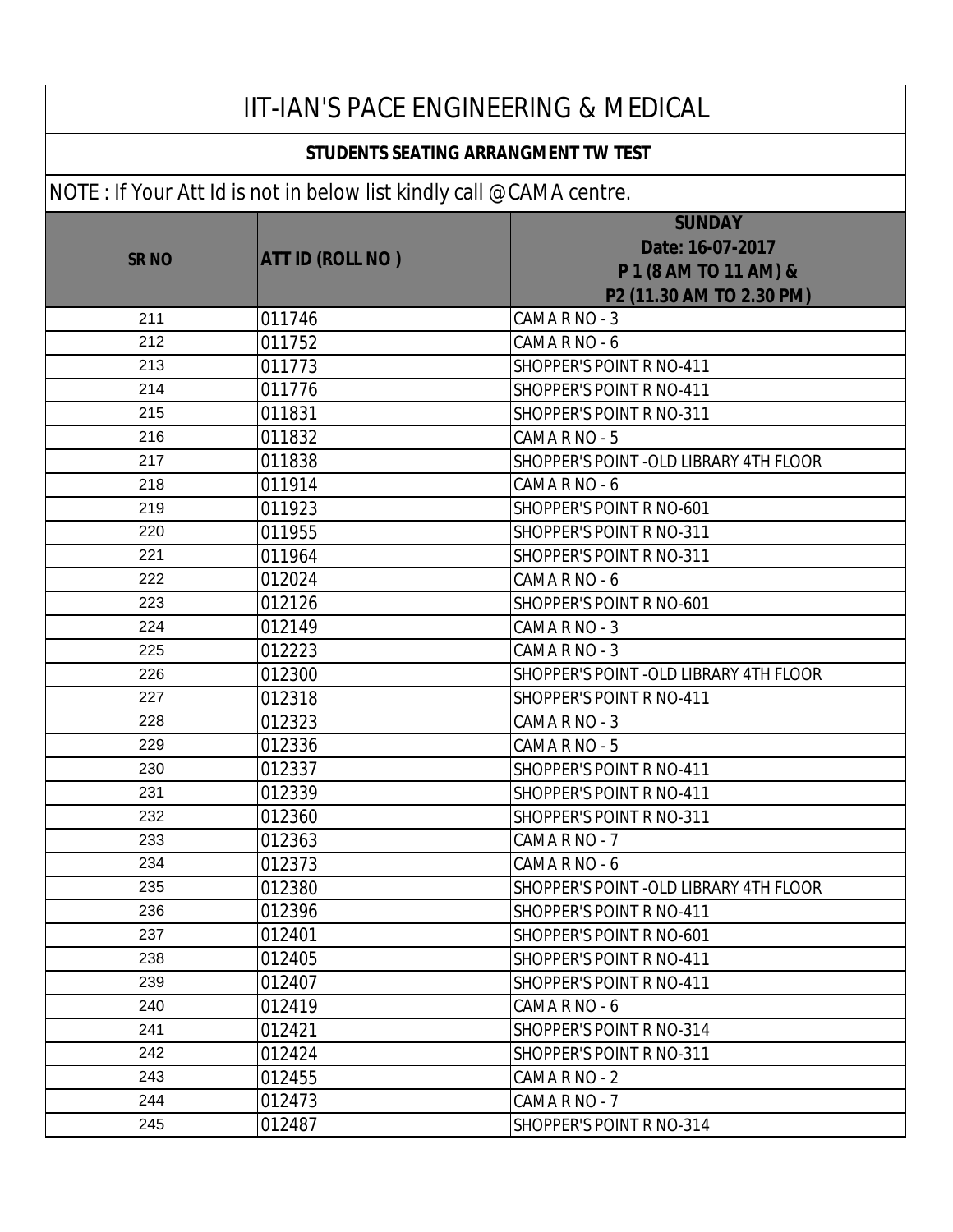| <b>IIT-IAN'S PACE ENGINEERING &amp; MEDICAL</b> |                                                                     |                                                                                        |  |
|-------------------------------------------------|---------------------------------------------------------------------|----------------------------------------------------------------------------------------|--|
| STUDENTS SEATING ARRANGMENT TW TEST             |                                                                     |                                                                                        |  |
|                                                 | NOTE: If Your Att Id is not in below list kindly call @CAMA centre. |                                                                                        |  |
| <b>SR NO</b>                                    | <b>ATT ID (ROLL NO)</b>                                             | <b>SUNDAY</b><br>Date: 16-07-2017<br>P 1 (8 AM TO 11 AM) &<br>P2 (11.30 AM TO 2.30 PM) |  |
| 246                                             | 012509                                                              | CAMA R NO - 3                                                                          |  |
| 247                                             | 012513                                                              | SHOPPER'S POINT R NO-601                                                               |  |
| 248                                             | 012520                                                              | CAMA R NO - 5                                                                          |  |
| 249                                             | 012521                                                              | SHOPPER'S POINT - OLD LIBRARY 4TH FLOOR                                                |  |
| 250                                             | 012530                                                              | <b>SHOPPER'S POINT R NO-411</b>                                                        |  |
| 251                                             | 012533                                                              | CAMA R NO - 3                                                                          |  |
| 252                                             | 012537                                                              | SHOPPER'S POINT R NO-411                                                               |  |
| 253                                             | 012538                                                              | SHOPPER'S POINT - OLD LIBRARY 4TH FLOOR                                                |  |
| 254                                             | 012554                                                              | SHOPPER'S POINT R NO-601                                                               |  |
| 255                                             | 012555                                                              | CAMA R NO - 5                                                                          |  |
| 256                                             | 012556                                                              | CAMA R NO - 8                                                                          |  |
| 257                                             | 012558                                                              | CAMA R NO - 8                                                                          |  |
| 258                                             | 012567                                                              | SHOPPER'S POINT R NO-311                                                               |  |
| 259                                             | 012568                                                              | CAMA R NO - 3                                                                          |  |
| 260                                             | 012577                                                              | <b>SHOPPER'S POINT R NO-411</b>                                                        |  |
| 261                                             | 012625                                                              | SHOPPER'S POINT R NO-601                                                               |  |
| 262                                             | 012628                                                              | CAMA R NO - 6                                                                          |  |
| 263                                             | 012646                                                              | CAMA R NO - 5                                                                          |  |
| 264                                             | 012666                                                              | CAMA R NO - 2                                                                          |  |
| 265                                             | 012673                                                              | SHOPPER'S POINT - OLD LIBRARY 4TH FLOOR                                                |  |
| 266                                             | 012674                                                              | <b>SHOPPER'S POINT R NO-311</b>                                                        |  |
| 267                                             | 012689                                                              | SHOPPER'S POINT R NO-314                                                               |  |
| 268                                             | 012695                                                              | CAMA R NO - 2                                                                          |  |
| 269                                             | 012698                                                              | CAMA R NO - 6                                                                          |  |
| 270                                             | 012762                                                              | <b>SHOPPER'S POINT R NO-411</b>                                                        |  |
| 271                                             | 012782                                                              | CAMA R NO - 7                                                                          |  |
| 272                                             | 012801                                                              | SHOPPER'S POINT R NO-311                                                               |  |
| 273                                             | 012861                                                              | CAMA R NO - 5                                                                          |  |
| 274                                             | 012887                                                              | CAMA R NO - 8                                                                          |  |
| 275                                             | 012952                                                              | SHOPPER'S POINT R NO-411                                                               |  |
| 276                                             | 012960                                                              | CAMA R NO - 3                                                                          |  |
| 277                                             | 012987                                                              | CAMA R NO - 2                                                                          |  |
| 278                                             | 012994                                                              | CAMA R NO - 7                                                                          |  |
| 279                                             | 013001                                                              | CAMA R NO - 8                                                                          |  |
| 280                                             | 013007                                                              | CAMA R NO - 2                                                                          |  |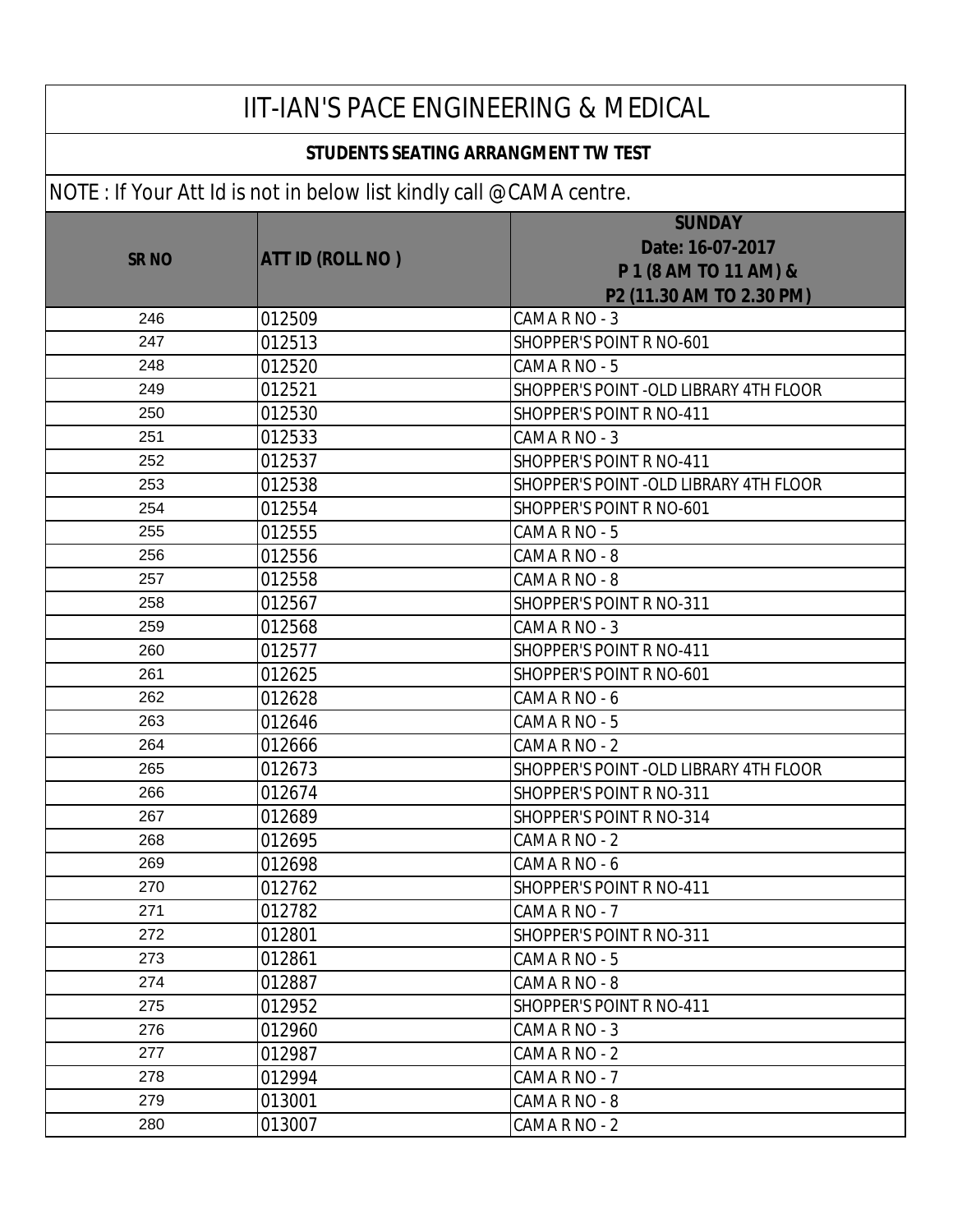| IIT-IAN'S PACE ENGINEERING & MEDICAL       |                                                                     |                                                                                        |
|--------------------------------------------|---------------------------------------------------------------------|----------------------------------------------------------------------------------------|
| <b>STUDENTS SEATING ARRANGMENT TW TEST</b> |                                                                     |                                                                                        |
|                                            | NOTE: If Your Att Id is not in below list kindly call @CAMA centre. |                                                                                        |
| <b>SR NO</b>                               | <b>ATT ID (ROLL NO)</b>                                             | <b>SUNDAY</b><br>Date: 16-07-2017<br>P 1 (8 AM TO 11 AM) &<br>P2 (11.30 AM TO 2.30 PM) |
| 281                                        | 013021                                                              | CAMA R NO - 5                                                                          |
| 282                                        | 013022                                                              | SHOPPER'S POINT R NO-411                                                               |
| 283                                        | 013035                                                              | SHOPPER'S POINT R NO-601                                                               |
| 284                                        | 013036                                                              | CAMA R NO - 8                                                                          |
| 285                                        | 013134                                                              | CAMA R NO - 7                                                                          |
| 286                                        | 013136                                                              | CAMA R NO - 2                                                                          |
| 287                                        | 013165                                                              | CAMA R NO - 3                                                                          |
| 288                                        | 013249                                                              | CAMA R NO - 2                                                                          |
| 289                                        | 013293                                                              | CAMA R NO - 5                                                                          |
| 290                                        | 013298                                                              | CAMA R NO - 7                                                                          |
| 291                                        | 013301                                                              | SHOPPER'S POINT R NO-314                                                               |
| 292                                        | 013303                                                              | CAMA R NO - 3                                                                          |
| 293                                        | 013307                                                              | CAMA R NO - 3                                                                          |
| 294                                        | 013320                                                              | CAMA R NO - 6                                                                          |
| 295                                        | 013348                                                              | SHOPPER'S POINT R NO-601                                                               |
| 296                                        | 013361                                                              | CAMA R NO - 5                                                                          |
| 297                                        | 013367                                                              | SHOPPER'S POINT R NO-601                                                               |
| 298                                        | 013371                                                              | CAMA R NO - 7                                                                          |
| 299                                        | 013397                                                              | CAMA R NO - 8                                                                          |
| 300                                        | 013402                                                              | CAMA R NO - 8                                                                          |
| 301                                        | 013414                                                              | CAMA R NO - 8                                                                          |
| 302                                        | 013434                                                              | SHOPPER'S POINT R NO-314                                                               |
| 303                                        | 013449                                                              | CAMA R NO - 3                                                                          |
| 304                                        | 013458                                                              | SHOPPER'S POINT R NO-411                                                               |
| 305                                        | 013465                                                              | SHOPPER'S POINT R NO-314                                                               |
| 306                                        | 013488                                                              | CAMA R NO - 8                                                                          |
| 307                                        | 013493                                                              | SHOPPER'S POINT R NO-411                                                               |
| 308                                        | 013497                                                              | SHOPPER'S POINT R NO-311                                                               |
| 309                                        | 013588                                                              | SHOPPER'S POINT R NO-411                                                               |
| 310                                        | 013599                                                              | CAMA R NO - 3                                                                          |
| 311                                        | 013631                                                              | SHOPPER'S POINT R NO-311                                                               |
| 312                                        | 013653                                                              | SHOPPER'S POINT - OLD LIBRARY 4TH FLOOR                                                |
| 313                                        | 013658                                                              | CAMA R NO - 5                                                                          |
| 314                                        | 013659                                                              | CAMA R NO - 5                                                                          |
| 315                                        | 013699                                                              | CAMA R NO - 7                                                                          |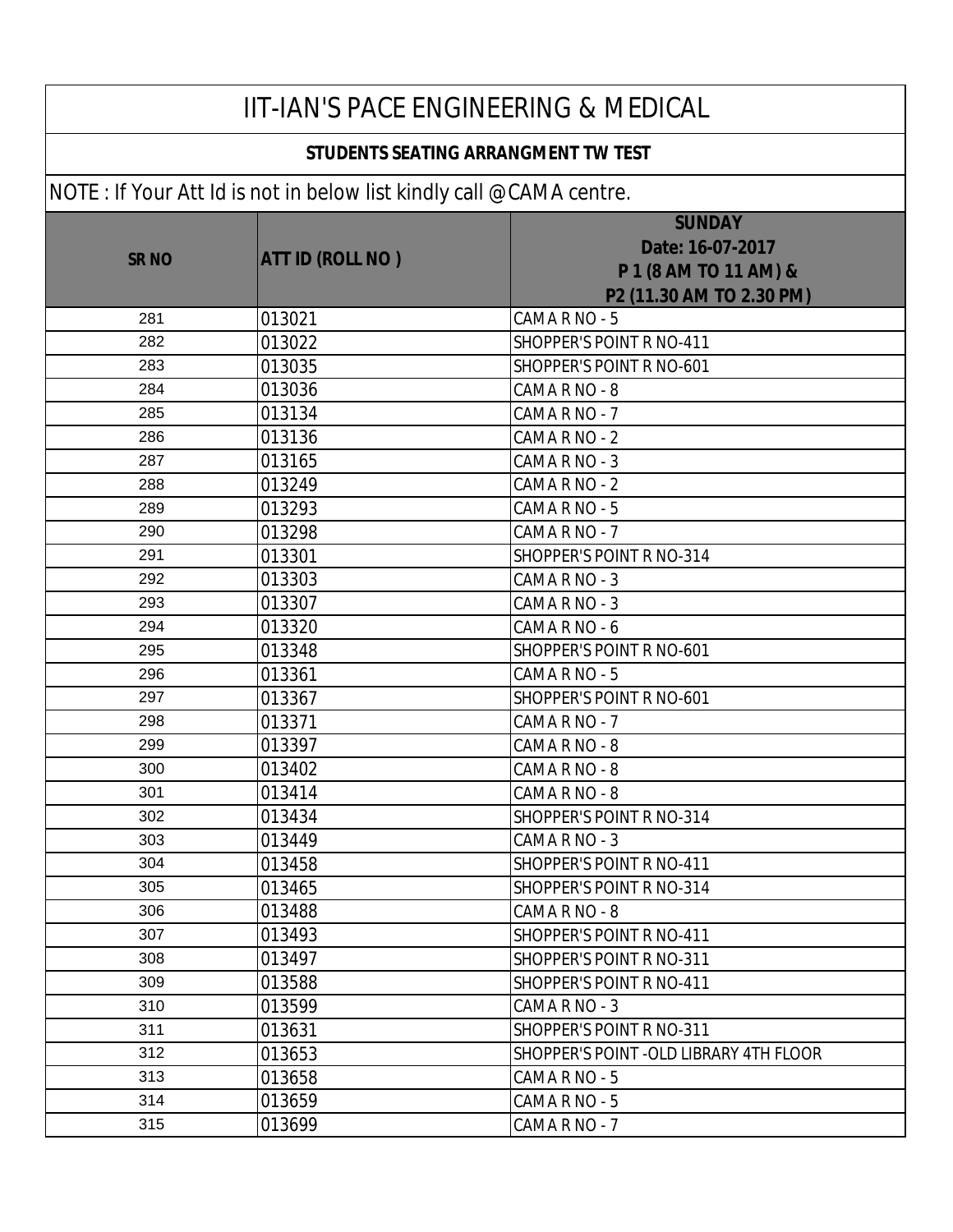| IIT-IAN'S PACE ENGINEERING & MEDICAL       |                                                                              |                                                                                        |
|--------------------------------------------|------------------------------------------------------------------------------|----------------------------------------------------------------------------------------|
| <b>STUDENTS SEATING ARRANGMENT TW TEST</b> |                                                                              |                                                                                        |
|                                            | $\vert$ NOTE : If Your Att Id is not in below list kindly call @CAMA centre. |                                                                                        |
| <b>SRNO</b>                                | <b>ATT ID (ROLL NO)</b>                                                      | <b>SUNDAY</b><br>Date: 16-07-2017<br>P 1 (8 AM TO 11 AM) &<br>P2 (11.30 AM TO 2.30 PM) |
| 316                                        | 013700                                                                       | CAMA R NO - 5                                                                          |
| 317                                        | 013708                                                                       | CAMA R NO - 3                                                                          |
| 318                                        | 013721                                                                       | SHOPPER'S POINT R NO-411                                                               |
| 319                                        | 013747                                                                       | CAMA R NO - 7                                                                          |
| 320                                        | 013755                                                                       | CAMA R NO - 8                                                                          |
| 321                                        | 013811                                                                       | CAMA R NO - 8                                                                          |
| 322                                        | 013824                                                                       | CAMA R NO - 7                                                                          |
| 323                                        | 013847                                                                       | CAMA R NO - 5                                                                          |
| 324                                        | 013850                                                                       | CAMA R NO - 2                                                                          |
| 325                                        | 013856                                                                       | SHOPPER'S POINT R NO-311                                                               |
| 326                                        | 013879                                                                       | CAMA R NO - 3                                                                          |
| 327                                        | 013888                                                                       | SHOPPER'S POINT R NO-601                                                               |
| 328                                        | 013893                                                                       | SHOPPER'S POINT R NO-601                                                               |
| 329                                        | 013910                                                                       | SHOPPER'S POINT R NO-311                                                               |
| 330                                        | 013920                                                                       | SHOPPER'S POINT R NO-411                                                               |
| 331                                        | 013949                                                                       | SHOPPER'S POINT R NO-411                                                               |
| 332                                        | 013986                                                                       | CAMA R NO - 2                                                                          |
| 333                                        | 013989                                                                       | SHOPPER'S POINT R NO-314                                                               |
| 334                                        | 013997                                                                       | CAMA R NO - 7                                                                          |
| 335                                        | 014046                                                                       | CAMA R NO - 6                                                                          |
| 336                                        | 014106                                                                       | SHOPPER'S POINT R NO-411                                                               |
| 337                                        | 014192                                                                       | CAMA R NO - 5                                                                          |
| 338                                        | 014281                                                                       | CAMA R NO - 3                                                                          |
| 339                                        | 014292                                                                       | SHOPPER'S POINT R NO-601                                                               |
| 340                                        | 014297                                                                       | CAMA R NO - 7                                                                          |
| 341                                        | 014397                                                                       | CAMA R NO - 7                                                                          |
| 342                                        | 014400                                                                       | CAMA R NO - 2                                                                          |
| 343                                        | 014405                                                                       | CAMA R NO - 8                                                                          |
| 344                                        | 014406                                                                       | SHOPPER'S POINT - OLD LIBRARY 4TH FLOOR                                                |
| 345                                        | 014407                                                                       | CAMA R NO - 7                                                                          |
| 346                                        | 014418                                                                       | SHOPPER'S POINT R NO-314                                                               |
| 347                                        | 014431                                                                       | CAMA R NO - 5                                                                          |
| 348                                        | 014439                                                                       | CAMA R NO - 6                                                                          |
| 349                                        | 014442                                                                       | CAMA R NO - 5                                                                          |
| 350                                        | 014443                                                                       | CAMA R NO - 8                                                                          |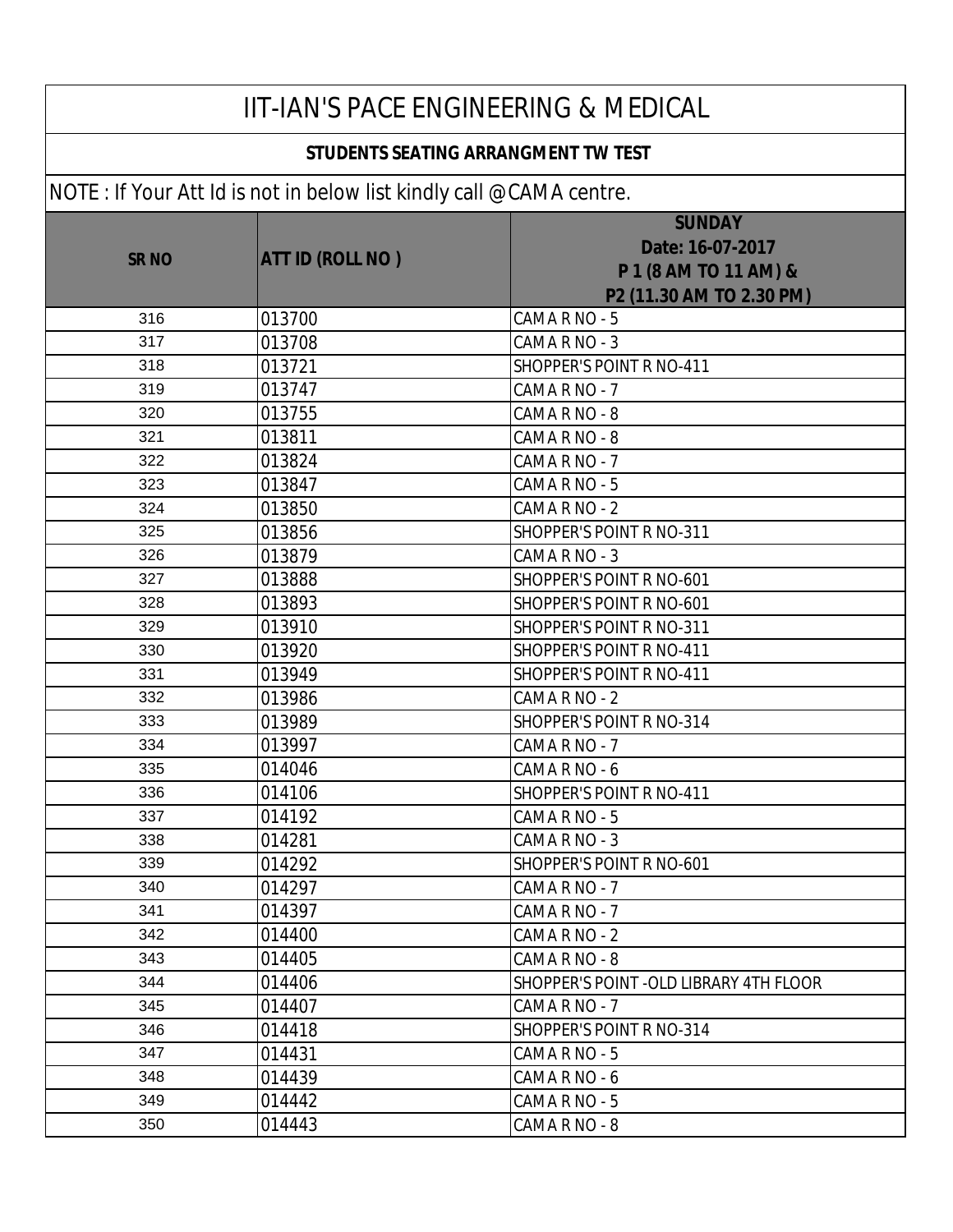### **STUDENTS SEATING ARRANGMENT TW TEST**

|             |                         | <b>SUNDAY</b>                           |
|-------------|-------------------------|-----------------------------------------|
|             |                         | Date: 16-07-2017                        |
| <b>SRNO</b> | <b>ATT ID (ROLL NO)</b> | P 1 (8 AM TO 11 AM) &                   |
|             |                         | P2 (11.30 AM TO 2.30 PM)                |
| 351         | 014444                  | SHOPPER'S POINT R NO-311                |
| 352         | 014498                  | SHOPPER'S POINT -OLD LIBRARY 4TH FLOOR  |
| 353         | 014521                  | CAMA R NO - 2                           |
| 354         |                         |                                         |
| 355         | 014526                  | SHOPPER'S POINT -OLD LIBRARY 4TH FLOOR  |
|             | 014535                  | CAMA R NO - 7                           |
| 356         | 014551                  | SHOPPER'S POINT R NO-411                |
| 357         | 014554                  | SHOPPER'S POINT - OLD LIBRARY 4TH FLOOR |
| 358         | 014562                  | CAMA R NO - 7                           |
| 359         | 014583                  | <b>SHOPPER'S POINT R NO-311</b>         |
| 360         | 014591                  | SHOPPER'S POINT R NO-601                |
| 361         | 014598                  | CAMA R NO - 8                           |
| 362         | 014606                  | SHOPPER'S POINT R NO-314                |
| 363         | 014607                  | SHOPPER'S POINT R NO-314                |
| 364         | 014631                  | SHOPPER'S POINT R NO-311                |
| 365         | 014637                  | CAMA R NO - 7                           |
| 366         | 014642                  | SHOPPER'S POINT R NO-314                |
| 367         | 014643                  | CAMA R NO - 2                           |
| 368         | 014707                  | CAMA R NO - 8                           |
| 369         | 014710                  | SHOPPER'S POINT - OLD LIBRARY 4TH FLOOR |
| 370         | 014720                  | CAMA R NO - 7                           |
| 371         | 014725                  | CAMA R NO - 8                           |
| 372         | 014730                  | SHOPPER'S POINT R NO-411                |
| 373         | 014748                  | SHOPPER'S POINT R NO-314                |
| 374         | 014766                  | SHOPPER'S POINT R NO-411                |
| 375         | 014785                  | SHOPPER'S POINT R NO-314                |
| 376         | 014788                  | CAMA R NO - 3                           |
| 377         | 014884                  | CAMA R NO - 8                           |
| 378         | 014888                  | CAMA R NO - 8                           |
| 379         | 014904                  | SHOPPER'S POINT R NO-411                |
| 380         | 014911                  | CAMA R NO - 6                           |
| 381         | 014915                  | SHOPPER'S POINT R NO-314                |
| 382         | 014963                  | CAMA R NO - 7                           |
| 383         | 014982                  | CAMA R NO - 3                           |
| 384         | 014991                  | CAMA R NO - 3                           |
| 385         | 014997                  | SHOPPER'S POINT R NO-311                |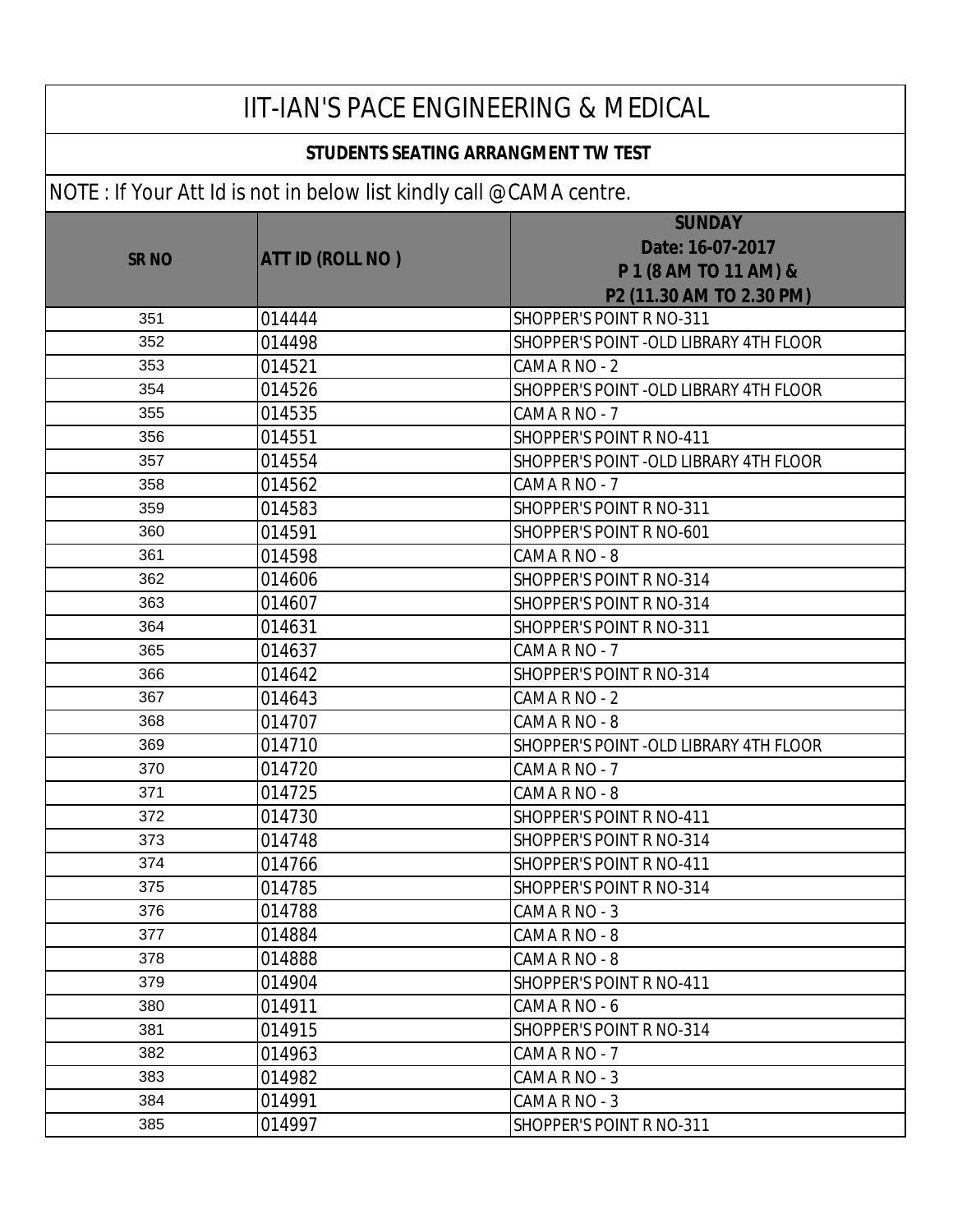| <b>IIT-IAN'S PACE ENGINEERING &amp; MEDICAL</b> |                                                                      |                                                                                        |
|-------------------------------------------------|----------------------------------------------------------------------|----------------------------------------------------------------------------------------|
| <b>STUDENTS SEATING ARRANGMENT TW TEST</b>      |                                                                      |                                                                                        |
|                                                 | NOTE : If Your Att Id is not in below list kindly call @CAMA centre. |                                                                                        |
| <b>SR NO</b>                                    | <b>ATT ID (ROLL NO )</b>                                             | <b>SUNDAY</b><br>Date: 16-07-2017<br>P 1 (8 AM TO 11 AM) &<br>P2 (11.30 AM TO 2.30 PM) |
| 386                                             | 015006                                                               | CAMA R NO - 8                                                                          |
| 387                                             | 015010                                                               | SHOPPER'S POINT R NO-311                                                               |
| 388                                             | 015013                                                               | CAMA R NO - 6                                                                          |
| 389                                             | 015016                                                               | CAMA R NO - 8                                                                          |
| 390                                             | 015017                                                               | CAMA R NO - 3                                                                          |
| 391                                             | 015019                                                               | <b>SHOPPER'S POINT R NO-411</b>                                                        |
| 392                                             | 015021                                                               | CAMA R NO - 7                                                                          |
| 393                                             | 015023                                                               | CAMA R NO - 2                                                                          |
| 394                                             | 015025                                                               | CAMA R NO - 8                                                                          |
| 395                                             | 015028                                                               | SHOPPER'S POINT R NO-601                                                               |
| 396                                             | 015031                                                               | SHOPPER'S POINT R NO-601                                                               |
| 397                                             | 015038                                                               | CAMA R NO - 2                                                                          |
| 398                                             | 015045                                                               | SHOPPER'S POINT - OLD LIBRARY 4TH FLOOR                                                |
| 399                                             | 015060                                                               | CAMA R NO - 3                                                                          |
| 400                                             | 015061                                                               | SHOPPER'S POINT - OLD LIBRARY 4TH FLOOR                                                |
| 401                                             | 015089                                                               | <b>SHOPPER'S POINT R NO-411</b>                                                        |
| 402                                             | 015115                                                               | SHOPPER'S POINT R NO-314                                                               |
| 403                                             | 015131                                                               | SHOPPER'S POINT R NO-411                                                               |
| 404                                             | 015140                                                               | SHOPPER'S POINT - OLD LIBRARY 4TH FLOOR                                                |
| 405                                             | 015151                                                               | CAMA R NO - 5                                                                          |
| 406                                             | 015159                                                               | CAMA R NO - 7                                                                          |
| 407                                             | 015194                                                               | SHOPPER'S POINT R NO-314                                                               |
| 408                                             | 015197                                                               | CAMA R NO - 6                                                                          |
| 409                                             | 015233                                                               | SHOPPER'S POINT - OLD LIBRARY 4TH FLOOR                                                |
| 410                                             | 015235                                                               | CAMA R NO - 8                                                                          |
| 411                                             | 015313                                                               | CAMA R NO - 3                                                                          |
| 412                                             | 015339                                                               | CAMA R NO - 8                                                                          |
| 413                                             | 015382                                                               | CAMA R NO - 5                                                                          |
| 414                                             | 015418                                                               | SHOPPER'S POINT - OLD LIBRARY 4TH FLOOR                                                |
| 415                                             | 015420                                                               | SHOPPER'S POINT R NO-601                                                               |
| 416                                             | 015427                                                               | SHOPPER'S POINT R NO-411                                                               |
| 417                                             | 015438                                                               | SHOPPER'S POINT R NO-311                                                               |
| 418                                             | 015448                                                               | CAMA R NO - 5                                                                          |
| 419                                             | 015498                                                               | CAMA R NO - 2                                                                          |
| 420                                             | 015503                                                               | CAMA R NO - 3                                                                          |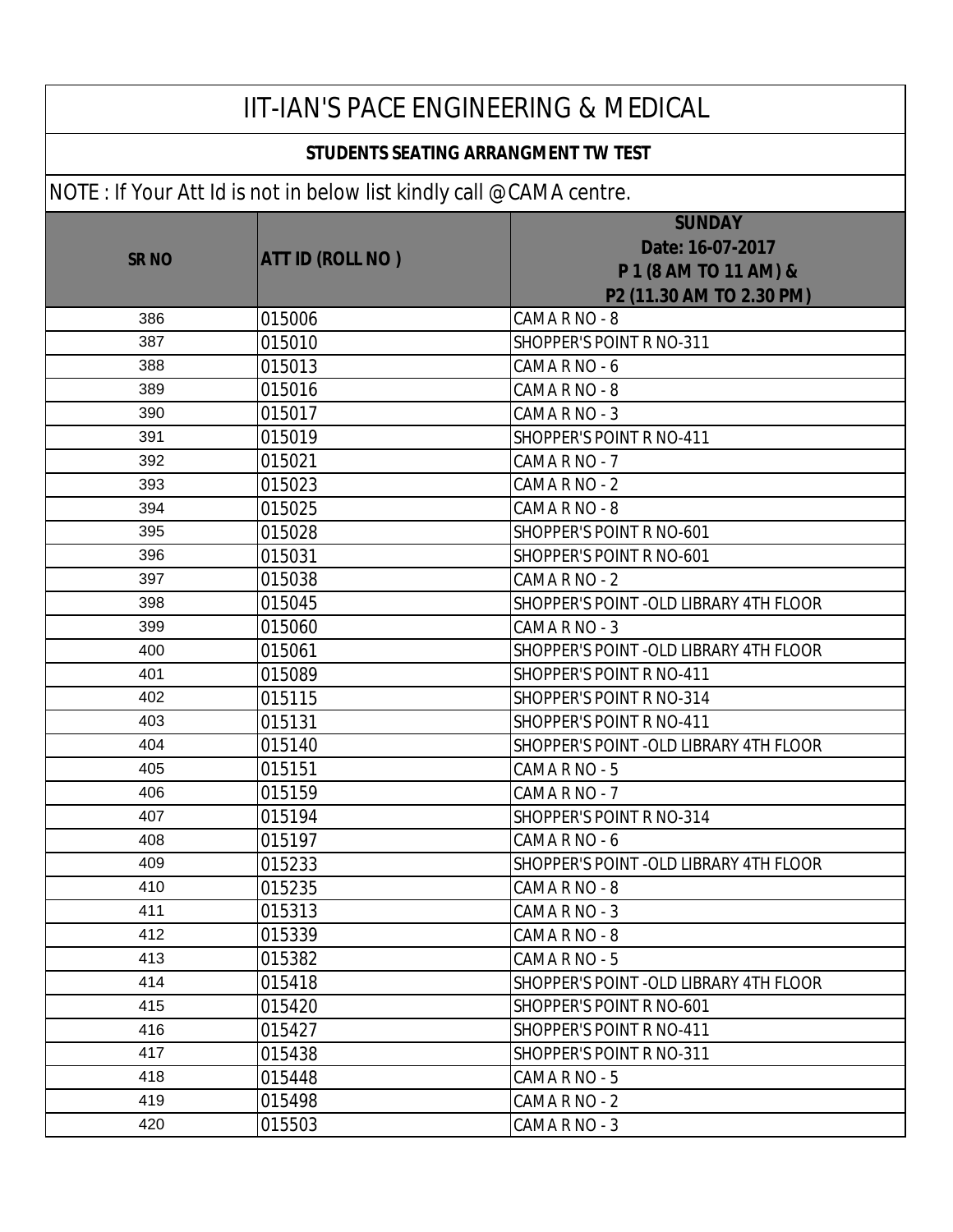#### **STUDENTS SEATING ARRANGMENT TW TEST**

|             | $\frac{1}{2}$ . The state is the contract of the state $\frac{1}{2}$ can be contracted in |                                                                                        |
|-------------|-------------------------------------------------------------------------------------------|----------------------------------------------------------------------------------------|
| <b>SRNO</b> | <b>ATT ID (ROLL NO)</b>                                                                   | <b>SUNDAY</b><br>Date: 16-07-2017<br>P 1 (8 AM TO 11 AM) &<br>P2 (11.30 AM TO 2.30 PM) |
| 421         | 015506                                                                                    | SHOPPER'S POINT R NO-314                                                               |
| 422         | 015513                                                                                    | CAMA R NO - 8                                                                          |
| 423         | 015523                                                                                    | CAMA R NO - 2                                                                          |
| 424         | 015529                                                                                    | CAMA R NO - 8                                                                          |
| 425         | 015531                                                                                    | SHOPPER'S POINT R NO-411                                                               |
| 426         | 015543                                                                                    | SHOPPER'S POINT R NO-311                                                               |
| 427         | 015559                                                                                    | CAMA R NO - 6                                                                          |
| 428         | 015573                                                                                    | SHOPPER'S POINT R NO-411                                                               |
| 429         | 015639                                                                                    | SHOPPER'S POINT R NO-311                                                               |
| 430         | 015642                                                                                    | SHOPPER'S POINT R NO-314                                                               |
| 431         | 015648                                                                                    | CAMA R NO - 8                                                                          |
| 432         | 015665                                                                                    | CAMA R NO - 6                                                                          |
| 433         | 015674                                                                                    | SHOPPER'S POINT - OLD LIBRARY 4TH FLOOR                                                |
| 434         | 015675                                                                                    | CAMA R NO - 6                                                                          |
| 435         | 015680                                                                                    | CAMA R NO - 6                                                                          |
| 436         | 015684                                                                                    | SHOPPER'S POINT - OLD LIBRARY 4TH FLOOR                                                |
| 437         | 015738                                                                                    | SHOPPER'S POINT R NO-311                                                               |
| 438         | 015751                                                                                    | CAMA R NO - 8                                                                          |
| 439         | 015754                                                                                    | SHOPPER'S POINT R NO-311                                                               |
| 440         | 015762                                                                                    | SHOPPER'S POINT R NO-314                                                               |
| 441         | 015822                                                                                    | CAMA R NO - 8                                                                          |
| 442         | 015831                                                                                    | CAMA R NO - 7                                                                          |
| 443         | 015848                                                                                    | SHOPPER'S POINT - OLD LIBRARY 4TH FLOOR                                                |
| 444         | 015857                                                                                    | SHOPPER'S POINT R NO-411                                                               |
| 445         | 015870                                                                                    | <b>SHOPPER'S POINT R NO-311</b>                                                        |
| 446         | 015928                                                                                    | SHOPPER'S POINT R NO-314                                                               |
| 447         | 016189                                                                                    | SHOPPER'S POINT R NO-411                                                               |
| 448         | 016230                                                                                    | SHOPPER'S POINT R NO-411                                                               |
| 449         | 016298                                                                                    | SHOPPER'S POINT R NO-314                                                               |
| 450         | 016320                                                                                    | CAMA R NO - 8                                                                          |
| 451         | 016343                                                                                    | CAMA R NO - 7                                                                          |
| 452         | 016399                                                                                    | CAMA R NO - 7                                                                          |
| 453         | 016401                                                                                    | CAMA R NO - 5                                                                          |
| 454         | 016419                                                                                    | SHOPPER'S POINT R NO-311                                                               |
| 455         | 016564                                                                                    | SHOPPER'S POINT R NO-311                                                               |